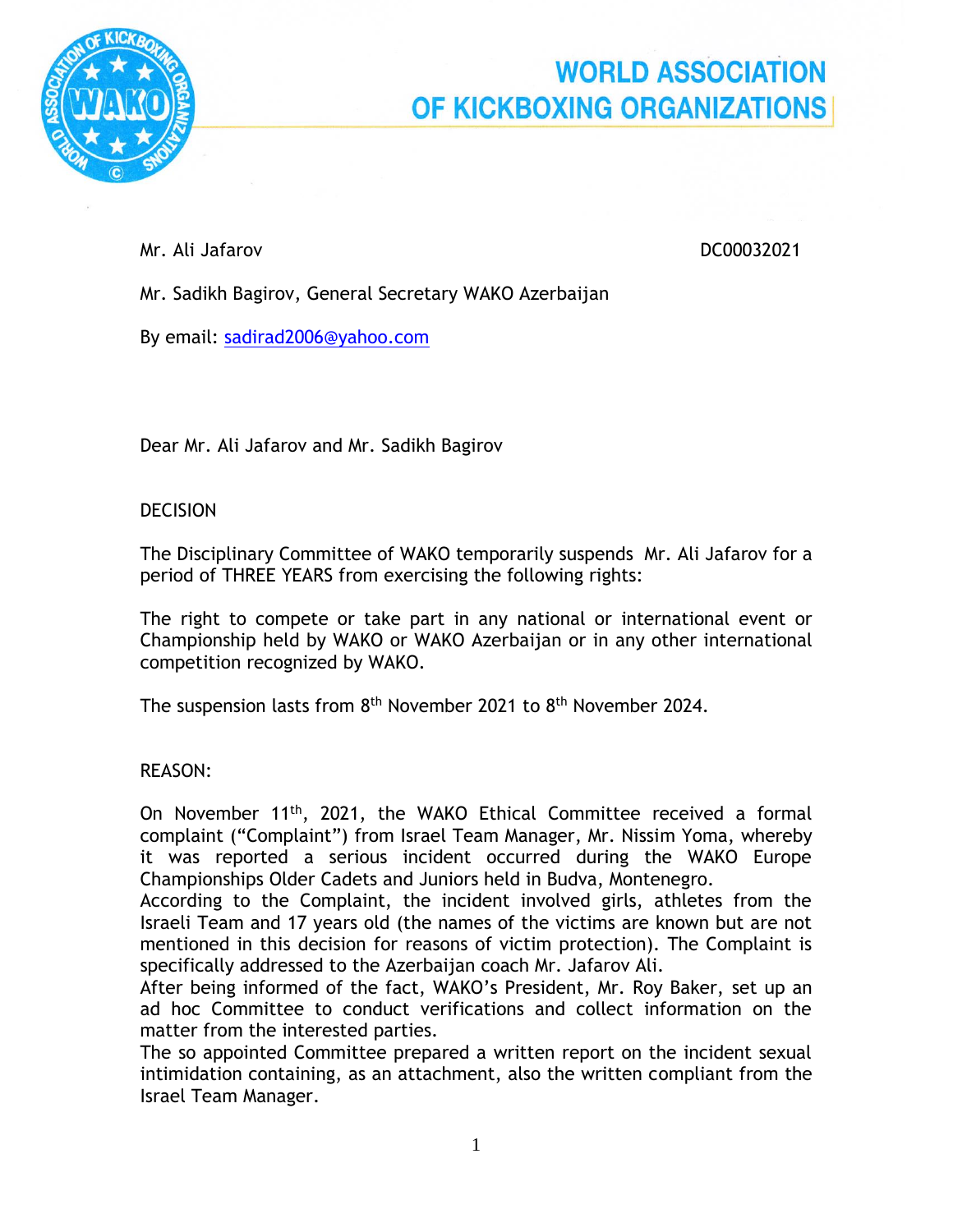

According to the Report: "on November 8<sup>th</sup>, 2021, the Azerbaijan coach Ali Jafarov met the involved girls, separately with the same alleged behavior:

- Touching breasts
- Put hand inside the shirt
- Holding around them
- Asking if they live alone in the room.

The day after, on November  $9<sup>th</sup>$ , 2021 the coach met the girls and repeated again the same behavior of the day before. The coach lived in the first floor and they had a room just above him on the second floor in the same section. The alleged behavior is of a sexual misconduct and a physical intimidation.

The Israeli team suggested an immediate reaction to move the girls to another section in the Hotel village to distance the involved persons. The Ad-Hoc Committee then met at 17:40 and introduced this issue to the Azerbaijan General Secretary Sadikh Bagirov and the Vice-President of the National Federation. The group at the same time decided to involve the Police as it is a potential criminal act and for them to take further action".

On November 12th, 2021 the Interim Chairwoman of WAKO Ethical Committee, Mrs. Francesca Falsoni, sent a letter to WAKO Azerbaijan and Mr. Jafarov Ali, whereby the facts occurred were reported and it was given a deadline to Mr. Jafarov Ali to provide a statement of reply to the accusations contained in the Complaint with specific information about how the facts occurred and the reasons of his behavior.

On November13th, 2021, Mr. Jafarov Ali sent a letter to WAKO and WAKO EUROPE in which he rejected the accusation and reported what happened from his point of view, "I was sitting near Palma Villa in Slavyanki Plaza […] and saw the girl member of Israil team trying to make a warming up. I offered my support to keep a time and my help to lose a weight since, as I understood, she was trying to do so. I did not have any intention toward this girl, no sexual abuse intention, no any other meaning support in spite of support. I just wanted to support her in losing the weight in a proper manner, checked via her occiput she is wet enough. After she finished the warming up, she thanked me for the time keeping, and after some simple words, she went to the building. [...] Next morning when I met the other girl form Israil team I tried to ask if yesterday's girl passed the weight in control successful."

No specific information or clarifications were provided by Mr. Jafarov Ali about what happened at the hotel with the girls and on the specific accusations from the same regarding his behavior and alleged harassment.

The legal committee - chaired by Mrs. Francesca Falosni - has examined the complaint and has reached the decision that disciplinary proceedings should be carried out against Mr. Ali Jafarov. As a result, the Disciplinary Committee has decided to initiate proceedings against Mr. Ali Jafarov for violating the WAKO regulations.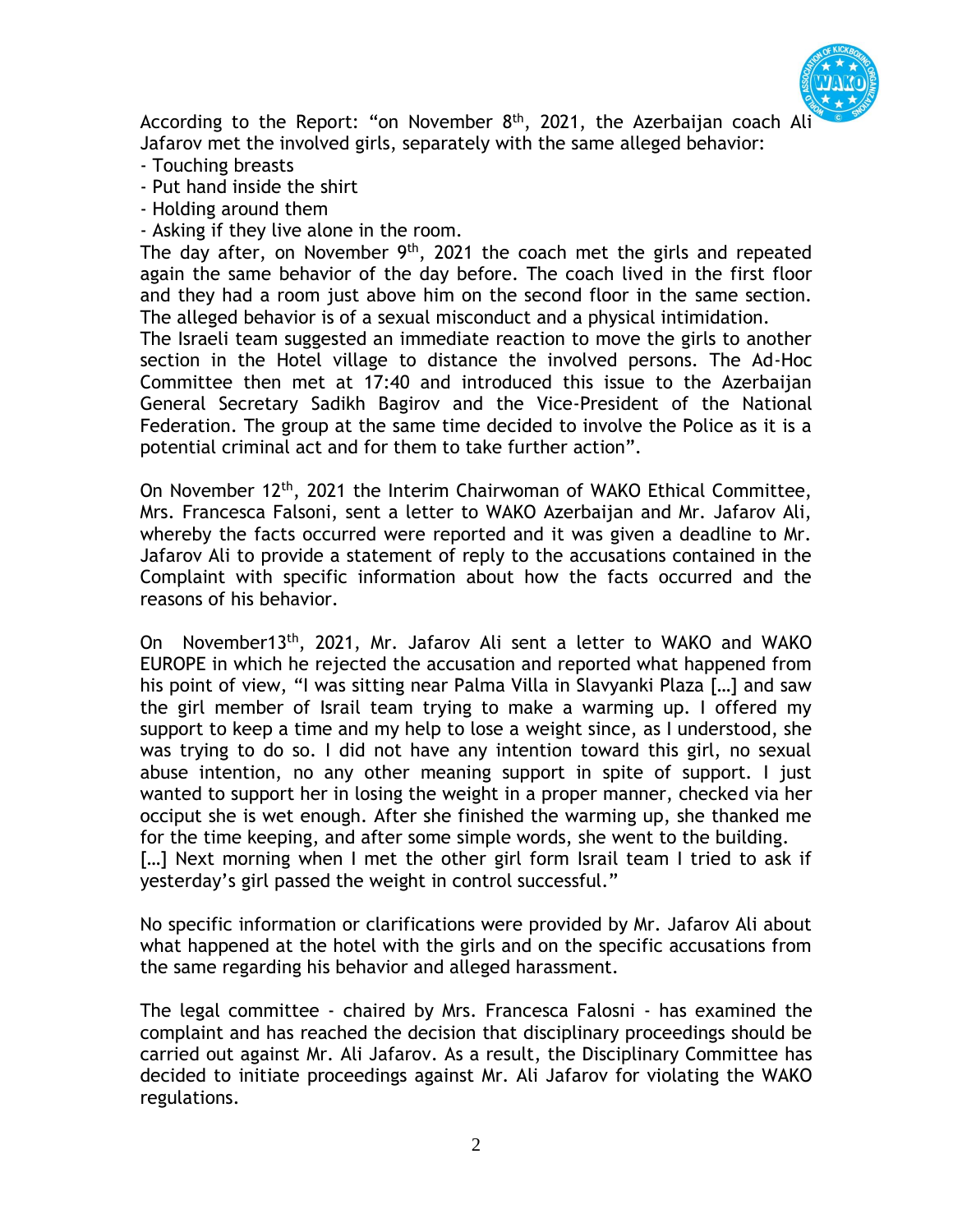

The body responsible for the application and implementation of the provisions of the Code regarding disciplinary matters is the Disciplinary Committee.

Both - the Israeli Kickboxing Association and the Azerbaijan Kickboxing Association were informed of the initiation of the proceedings and asked to give the witnesses' or accused's email addresses in order to be able to invite them to a hearing. Mr. Ali Jafarov was given the opportunity to justify himself in the hearing (by video conference) on  $3<sup>rd</sup>$  of December.

On 1st of December Mr. Sadikh Bagirov, General Secretary WAKO Azerbaijan informed the Diciplinary Committee, that he has contacted Mr. Ali Jafarov concerning the issue described. Mr. Sadikh Bagirov explaned Mr. Ali Jafarov about the offer to make a statement by online meeting based on current disciplinary case. Mr. Sadikh Bagirov informed the Disciplinary Committee that Mr. Ali Jafarov had declined the invitation to a disciplinary committee hearing in this case, citing the fact that he had already given an exhaustive explanation to the police concerning the issue, as well as in a written appeal to WAKO.

Further Mr. Sadikh Bagirov, General Secretary WAKO Azerbaijan informed that, "this coach has been suspended from work in the national team due to the fact of the accusation of sexual violence and the incident in general with the involvement of the police during the European Championship in Montenegro."

On December 3rd WAKO Disciplinary Committee held a video hearing. The victims confirmed the sexual harassment and described it in detail. Although there was no aggressive behavior, it was repeated misconduct against several female team members of the Israeli kickboxing team.

On December 3<sup>rd</sup>, the WAKO Disciplinary Committee analyzed the allegations in a video conference. Based on all the above, the Disciplinary Committee after having verified that, regards the misconduct of Mr. Ali Jafarov as a clear, deliberate violation of the WAKO Code of Ethics and the WAKO Dispute resolution and Disciplinary Code.

The punishment took into account that the victims were minors and that the violations were repeated. Mr. Ali Jafarov showed no understanding and no remorse. By refusing to testify, he made the investigation more difficult.

For your information:

Decisions passed by the Disciplinary Committee may be appealed before the Arbitration Committee within 30 days of notification of the decision to the parties, save for what is provided in Article 2, paragraph 3. The appeal must contain the reasons that justify the appeal. The appellant must deposit a sum of \$500 (five hundred \$) to WAKO bank account. This sum will be reimbursed to